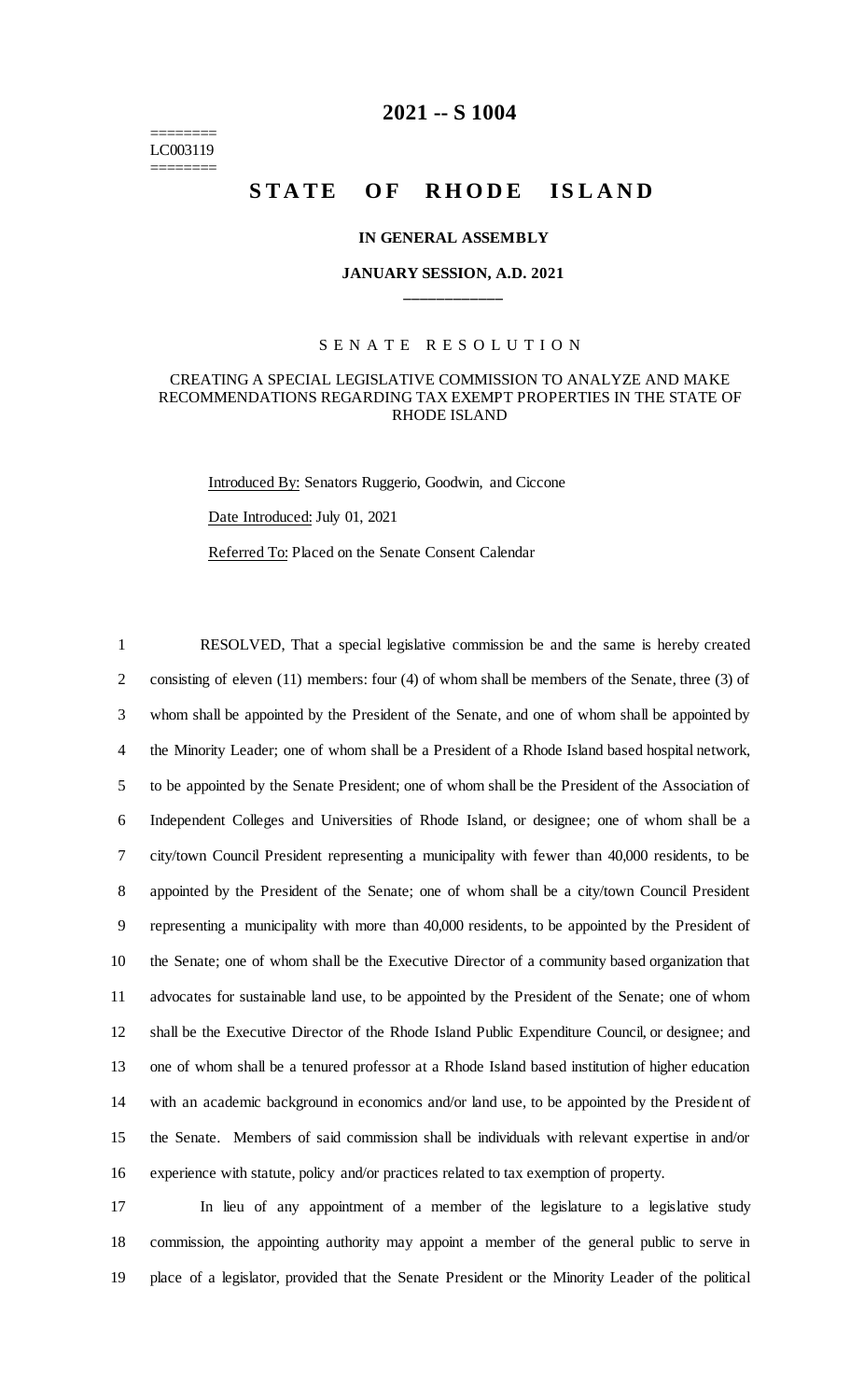party that is entitled to the appointment consents to the appointment of the member of the general public.

 The purpose of said commission shall be to make a comprehensive study of the identification and treatment of tax exempt properties in Rhode Island, including, but not limited to, a review of Rhode Island General Laws and municipal ordinances governing exemptions and payment-in-lieu-of-taxes (PILOT) programs in Rhode Island and other states, and to provide recommendations to ensure the treatment of property owned by tax exempt entities is transparent, consistent, equitable and of benefit to all Rhode Islanders.

 Forthwith upon passage of this resolution, the members of the commission shall meet at the call of the President of the Senate who shall appoint a Chair of the commission.

Vacancies in said commission shall be filled in like manner as the original appointment.

The membership of said commission shall receive no compensation for their services.

 All departments and agencies of the state shall furnish such advice and information, documentary and otherwise, to said commission and its agents as is deemed necessary or desirable by the commission to facilitate the purposes of this resolution.

 The Joint Committee on Legislative Services is hereby authorized and directed to provide suitable quarters for said commission; and be it further

RESOLVED, That the commission shall report its findings and recommendations to the

Senate no later than April 1, 2022 and said commission shall expire on June 30, 2022.

======== LC003119 ========